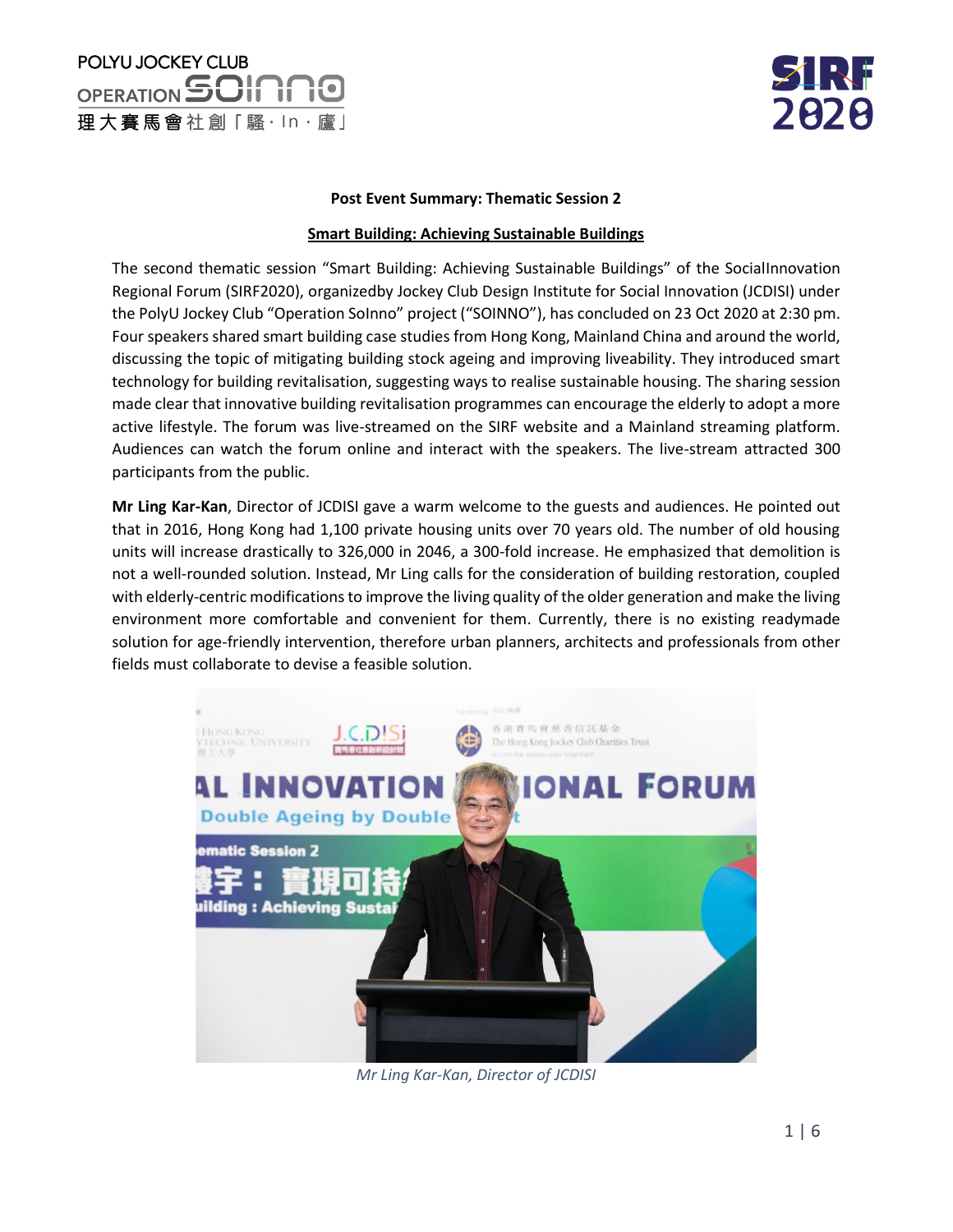## POLYU JOCKEY CLUB OPERATION SOINNO 理大賽馬會社創「騷·ln·廬」



The Convenor of Steering Committee for Hong Kong Smart Green Building Design Best Practice Guidebook Including Interfacing with Smart City, **Hong Kong Green Building Council**, **Dr Benny Chow**, shared global case studies of green smart technologies that improve physical and mental wellbeing while increasing productivity. Dr Chow introduced technologiesfrom six aspects: architecture design and operation, health and wellbeing, energy efficiency, material and wastes management, water management, and transportation. Examples include adjusting air conditioning through crowd data obtained from the Internet of Things to achieve energy saving; and smart green car parks that help users locate vacant spots to reduce the carbon footprint from unnecessary driving. Dr Chow exemplified through local and international cases, such as the revitalisation of the century-old Empire Building to further illustrate the meaning and application of green smart building. Although the revitalisation project involved a large amount of investment, the building now conserves 8% of its original energy consumption, saving nearly \$44 billion USD. The project recovered its cost in just three years. Other cases discussed include The EDGE in the Netherlands, Hong Kong's private housing project Double Cove, and K11. Dr Chow believes that the future development of green smart buildings require government support, to connect different stakeholders and facilitate good communication among different sectors, such as through open-sourcing big data. Hong Kong Green Building Council will publish a smart green building design guideline and launch a public education programme to raise public awareness.



*Dr Benny Chow, Convenor of Steering Committee for Hong Kong Smart Green Building DesignBest Practice Guidebook Including Interfacing with Smart City, Hong Kong Green Building Council*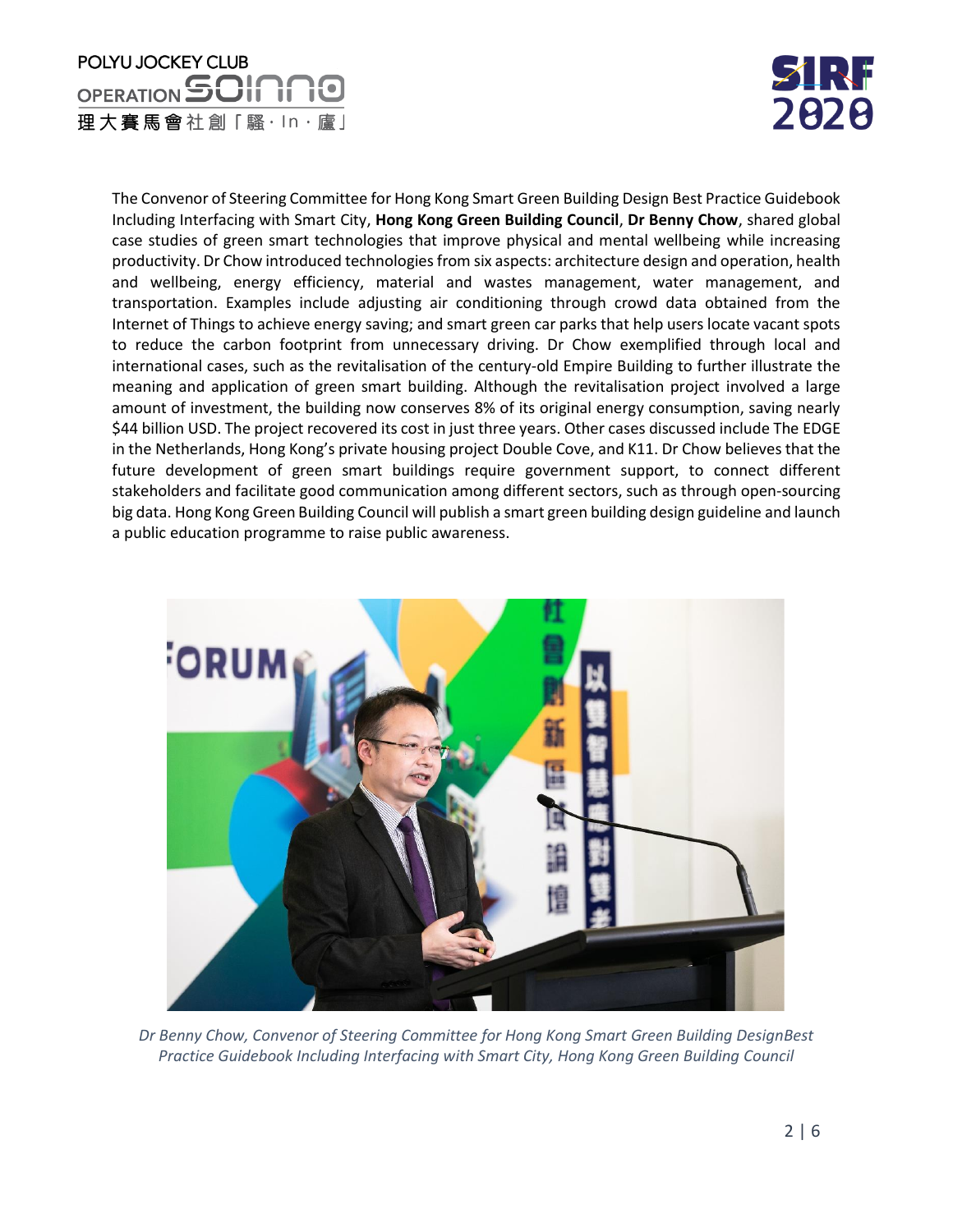## POLYU JOCKEY CLUB OPERATION **SOINNO** 理大賽馬會社創「騷·ln·廬」



**Mr Jacky Chan,** Associate Director and Advanced Digital Engineering (ADE) Leader, **Arup**, introduced the AI-powered smart architecture management platform Neuron. Neuron acts as a building's 'brain' and enables data-driven building operation and maintenance. Neuron uses the Internet of Things to collect data about the building through various means, aiding decision-makers in adopting better-informed building management strategies. The platform has won multiple international awards and is widely applied in many fields and different districts, such as One Taikoo Place. Taking advantage of the big data collected, the team will draw on useful information to improve indoor climate moderation and monitor the condition of amenities using algorithms and AI-powered predictive models, enabling the building to save approximately 10% of its energy consumption. The regional data platform of the Electrical and Mechanical Service Department also facilitates information sharing across a network of buildings, enabling a better understanding of facility conditions, evaluation of the potential risks caused by inclement weather and natural disasters, and proposals for preventive restoration measures. The system helps prevent economic loss and injuries as a result of malfunctioning facilities.



*Mr Jacky Chan, Associate Director and Advanced Digital Engineering (ADE) Leader, Arup*

**Mr Zhe He**, Co-Founder and Principal of the Beijing-based **People's Architecture Office**, the first B corpcertified architecture firm in Asia, shared innovative solutions to building revitalisation and urban renewal. The People's Architecture Office adopts restorative intervention and active intervention as strategies to repair old houses. The strategies emphasize a non-destructive way of conserving the original architectural system, and drive positive social impact through a bottom-up approach. Mr He refers to the strategies as 'urban intervention', which he categorises into four approaches: plug-in micro revitalisation, temporary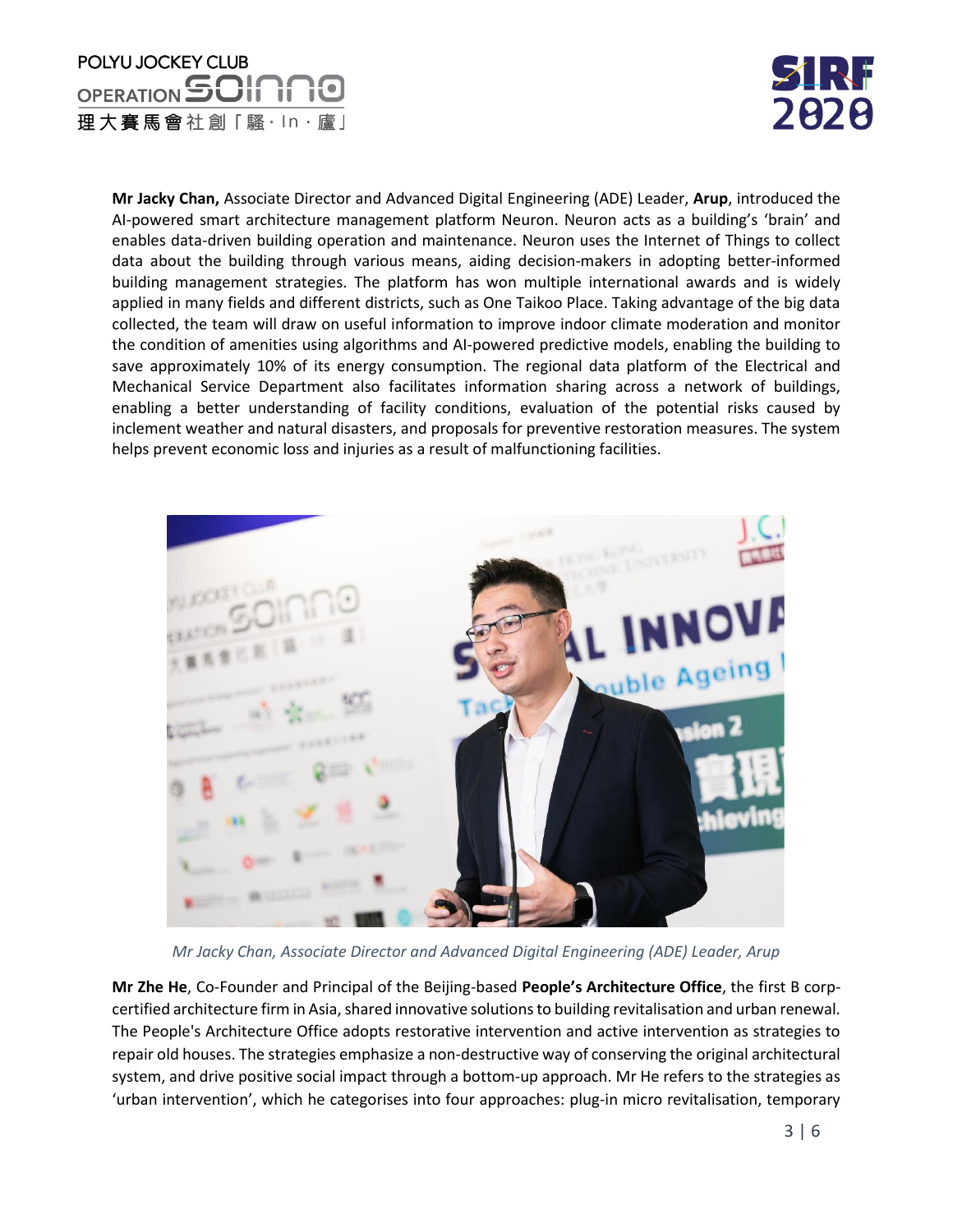



and mobile intervention, human-environment interaction and the reuse of existing materials. He also introduced four different scenarios of building revitalisation. The 'inner box' adopts a modular plug-in approach to help preserve the original spatial layout of a Qing-dynasty courtyard house. The 'plug-in housing' project expands and improves on the 'inner box', adding flexible modular configuration which is time-saving and customizable, resulting in a low-cost and highly comfortable revitalized living environment. The 'plug-in tower' and 'people's canopy' are examples of public space revitalisation. These new explorations in architecture derives from the needs of residents, lengthening the 'lives' of ageing buildings while fostering a sense of community.



*Mr Zhe He, Co-Founder / Principal, People's Architecture Office*

**Mr Ben Lui**, Executive Director (Operations), **Urban Renewal Authority**, shared his beliefs on the healthy ageing of buildings. Through his analysis of building ageing now and in the future, he believes that demolition and reconstruction cannot completely solve the problem of building ageing. He proposes smart restoration and maintenance as a strategy to lengthen the lives of buildings, improve the life quality of their residents and reduce environmental impact. On the question of how restoration can be done aptly, he argues that timely restoration and preventive maintenance are crucial. One of the main tasks of the URA is to facilitate building rehabilitation, and through their research, summarise the difficulties faced by homeowners with the acronym 'KFC': the lack of knowledge (K), the lack of financial reserve (F), and the lack of capability (C). Through raising awareness among homeowners, URA aims to facilitate housing rehabilitation and foster a culture of preventative rehabilitation and setting aside financial reserve. Lastly, Mr Lui introduced one of URA's key rehabilitation projects, '618 Shanghai Street', discussing how its background, restorative process and application of smart green technologies contribute to its sustainable development. In the future, URA will continue to explore the notion of smart communities.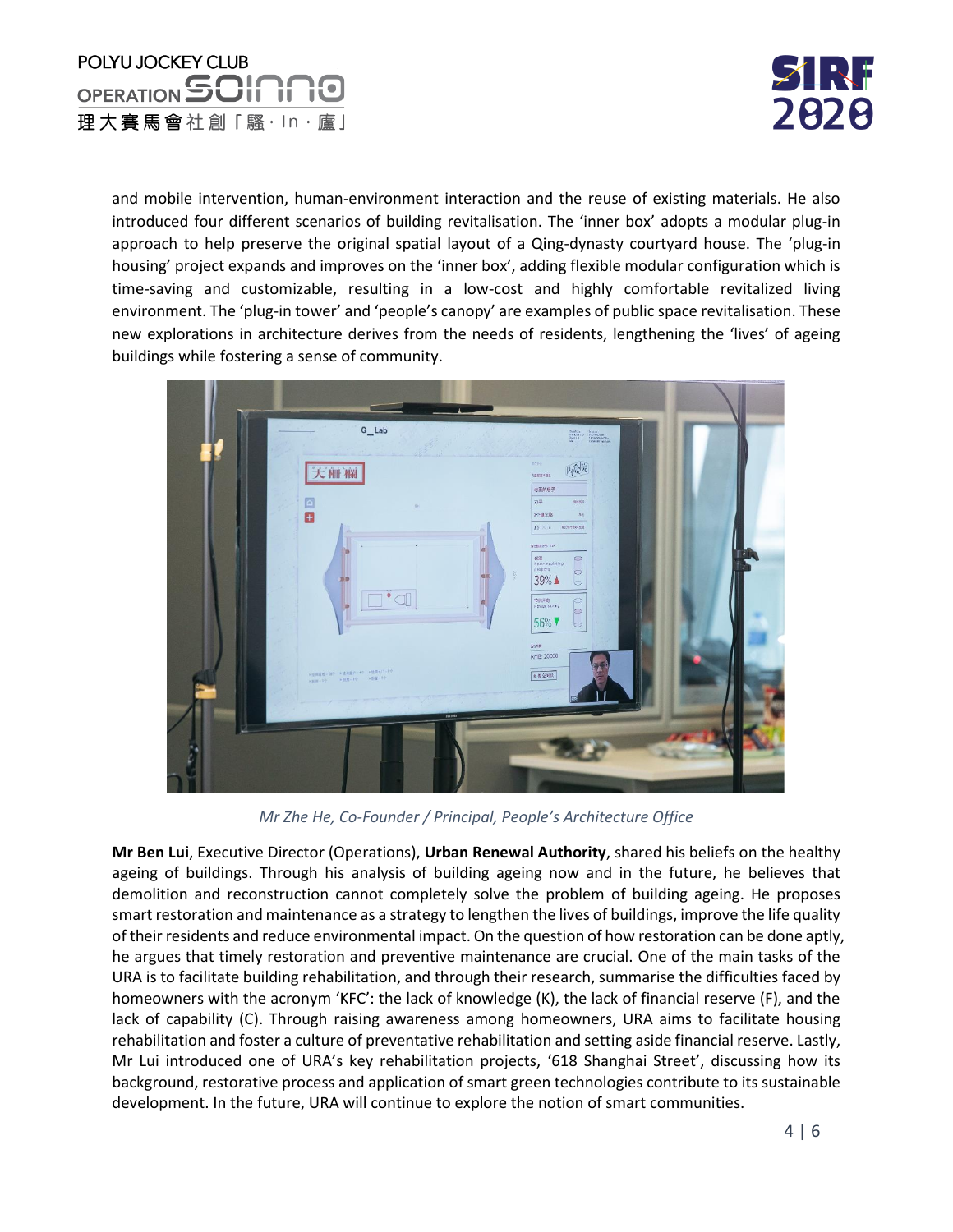



Mr Ben Lui, Executive Director (Operations), Urban Renewal Authority

The panel discussion was moderated by **Dr Calvin Luk**, Project Manager and Leader of Spatial Team, JCDISI. The online audience raised around 30 questions and comments. Their questions concerned areas such as types of architecture suitable for smart technology application, cost of smart modifications, the operational feasibility of the cloud platform Neuron, the cost of 'plug-in houses' and its synergy with the building site, and challenges in building rehabilitation, inviting enthusiastic response from the four speakers.